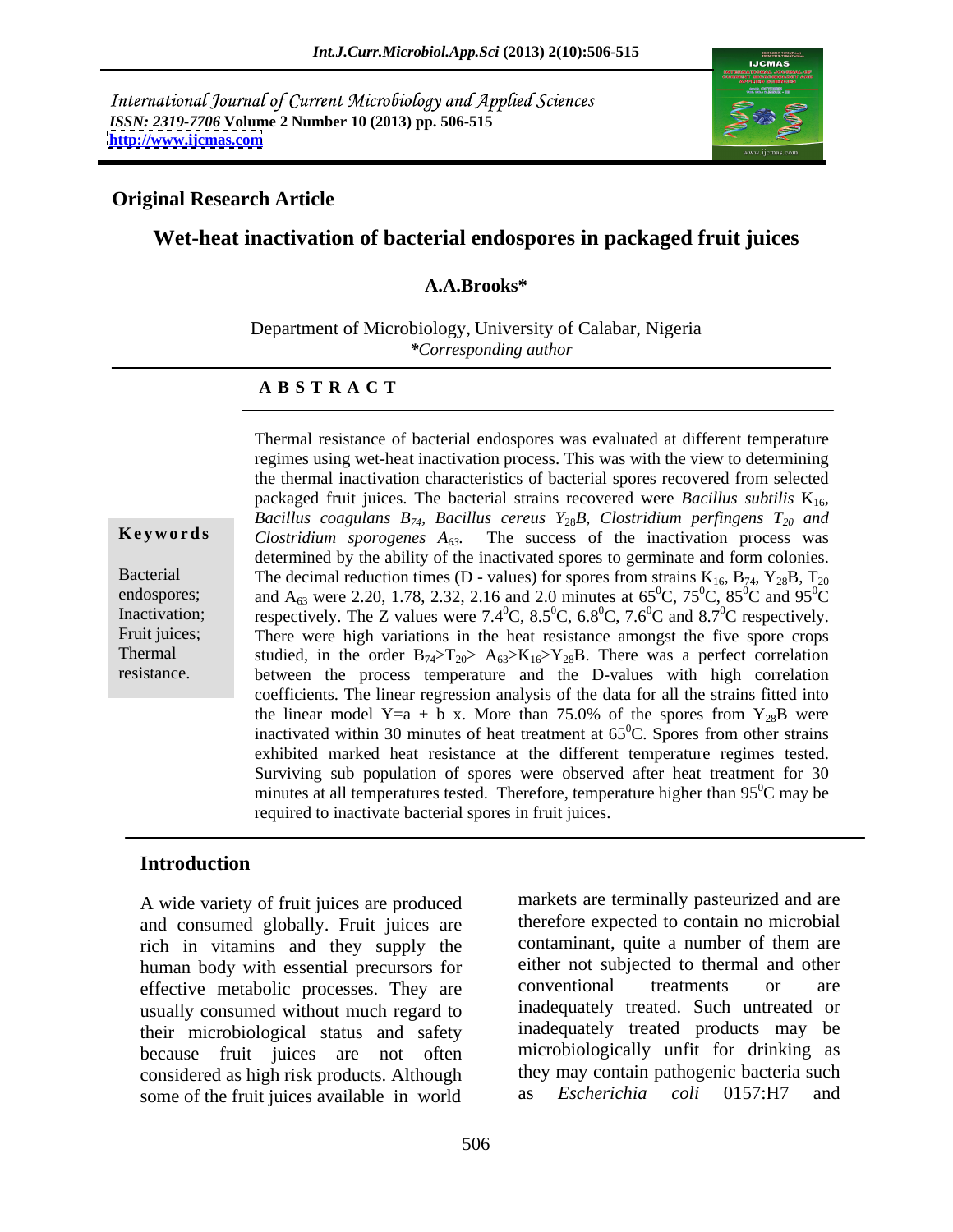The results of the investigation conducted by Safe Food Rapid Response Network in (Leishman *et al., 2010)*. Bacterial spores Colorado State University, USA, revealed are more resistant to heat and other that some cases of out breaks of food preservation treatments than the vegetative borne illnesses in USA were linked to the cells. Fruits juice industries still rely consumption of unpasteurized fruit juices. largely on the use of preservative and or For example, the 1996 multi state outbreak thermal treatment such as pasteurization of *E. coli* infection in USA due to the consumption of untreated apple juice; an processes to produce safe fruit drinks. outbreak of *Cryptosporidium* infection in 2003 due to the drinking of inadequately processes depend on both temperature of treated apple cider and the outbreak of exposure and the time required to Salmonella infection in 2005 as a result of accomplish the required destruction rate. the consumption of inadequately treated In order to preserve the nutritional and orange juice labeled as "fresh squeezed."

arising from the consumption of proportion of the bacterial spores. contaminated fruit juices abound but there

manufacturing stage, especially when such inactivation of bacterial endospores conditions. The anoxic environment hence this study. provided by packaging favours germination and growth of the endospores

Salmonella species that can cause serious Their germination and outgrowth often illnesses (Walner *et al*., 2006). Some of cause substantial problems such as these bacteria can be quite resistant in spoilage, lower quality and potential risk acidic conditions and survive for a long of food poisoning outbreaks among period in acidic environment provided by consumers. Fruit juices have been reported the juices. to be contaminated by spore forming In Nigeria cases of food borne illnesses and the time is not enough to kill a good bacteria *Alicyclobacillus acidoterrestris* (Silva *et al.,* 2012) and *Bacillius anthracis* and ultra high temperature (UHT) According to Mustafa *et al.* (2010), these organoleptic qualities of the fruit juices, the heat treatment period is usually brief proportion of the bacterial spores.

is no reliable epidemiological estimate. To Inactivation of bacterial spores required date, no precise and consistent data exists, high temperature and long heating time.<br>hence it is difficult to assess the impact of Although spore dormancy and associated fruit juice related illnesses on the Nigerian resistance are very stable, these properties population. However, the country over the are easily lost during inactivation. years has been grappled with the problem Therefore, proper spore inactivation is of food borne illnesses with their attendant essential for the production of safe and social, economic and health implications quality fruit juices. Silva *et al*. (2012) (Ifenkwe, 2012). reported on bacterial spore inactivation at One of the commonest contaminants of Ramirez-lopez (2006) reported on wet heat fruit juices are the bacterial endospores, inactivation of bacterial spores from wheat which usually have access to the drink offals. There is no report (to the from outside the fruits at the knowledge of the author) on wet-heat drinks are produced under unhygienic recovered from fruit juices sold in Nigeria, high temperature and long heating time. Although spore dormancy and associated  $45^{\circ}$ c using high pressure processing while inactivation of bacterial hence this study.

and liberation of toxins into the juice. pasteurized and are supposed to beFruit juices are often sealed and terminally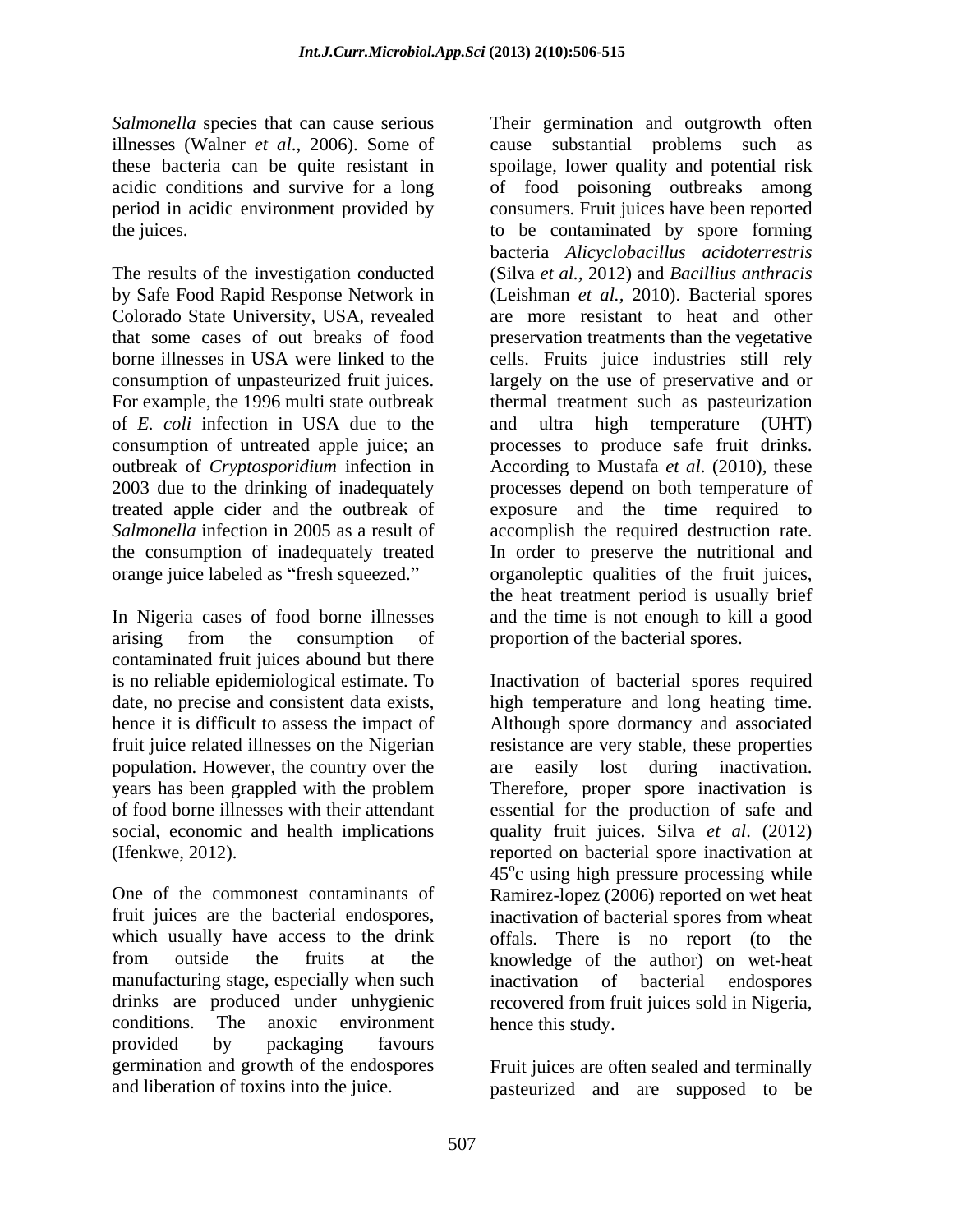to high incidence of fruit juice – related disinfected with methylated spirit.

If the pasteurization temperature and exposure time usually employed in fruit ¼ strength of Ringer solution. One juice industries are enough to adequately milliliter of the diluted cells was kill the bacterial endospores in the finished products, and (ii) if the manufacturers of fruit juices have complied with the Reinforced clostridial medium was microbiological standards specified by ICMSF for fruit juices. This study anaerobic spore-forming bacteria using therefore is aimed at evaluating the pour plate technique, while aerobic spore thermal resistance of bacterial spores in packaged fruit juices by wet-heat inactivation process at different temperature regimes. **Identification of spore forming bacteria**

Fifty samples of fruit juices, comprising ten each from different packaged Chivita,<br>Systematic Bacteriology (Holt et al., Five alive, Dansa. Tampico and Frutta 1994). were purchased randomly from different super markets across Southern Nigeria. The packages of the fruit juices were visually examined for any defect such as bloating, leakage and physical damage. Other information on the packages and the prepared in 500ml-shake flasks at 150 rpm recorded included manufacture and expiry dates, batch numbers, National Agency for Food and Drug Administration and Control (NAFDAC) numbers,  $\mu$ , (1974) with some modifications. The meanufacturers' eddresses presentatives  $\mu$  of the medium was adjusted to 7.6 with manufacturers' addresses, preservatives used and composition of the fruit juices. The samples were properly labeled and taken to the laboratory for analysis.

# **Screening the fruit juices for bacterial**

Before the samples were screened, the

microbiologically stable. However, owing surfaces of the packages were properly illnesses in Nigeria, it is justifiable to Contents were properly mixed by shaking ascertain: manually. Thereafter the packages were disinfected with methylated spirit. aseptically opened and 1.0ml of each fruit juice was used to perform serial dilution in milliliter of the diluted cells inoculated in brain-heart infusion (BHI) broth and incubated at  $55^{\circ}$ C for 2-5 days.  $^{\circ}$ C for 2-5 days. Reinforced clostridial medium was employed for isolation and enumeration of formers were enumerated on brain-heart infusion agar.

**Materials and Methods** The spore forming bacteria isolated from **Sample collections**  methods of Oranusi *et al*. (2012) and Kort the fruit juices were identified using the *et al.*, (2005), assisted by the identification scheme outlined in Bergey's Manual of Systematic Bacteriology (Holt *et al*., 1994).

## **Preparation of bacterial endospores**

**Sample Analysis**<br>
obtained was heated for 10 minutes at **contaminants** visually and by microscopic examination About 250ml of broth cultures of the different spore forming bacteria were prepared in 500ml-shake flasks at 150 rpm at 37<sup>o</sup>C. The flasks contained mineral salt medium initially described by Neidheart *et al.,* (1974) with some modifications. The 1N KOH. Spores were harvested after 4 days of incubation at  $37^{\circ}$ C and purified by washing repeatedly in sterile distilled water, each time by centrifugation at x1000g for 30 minutes. The supernatant  $65^{\circ}$ C to eliminate any vegetative cell. The purity of spore sample was confirmed after spore staining.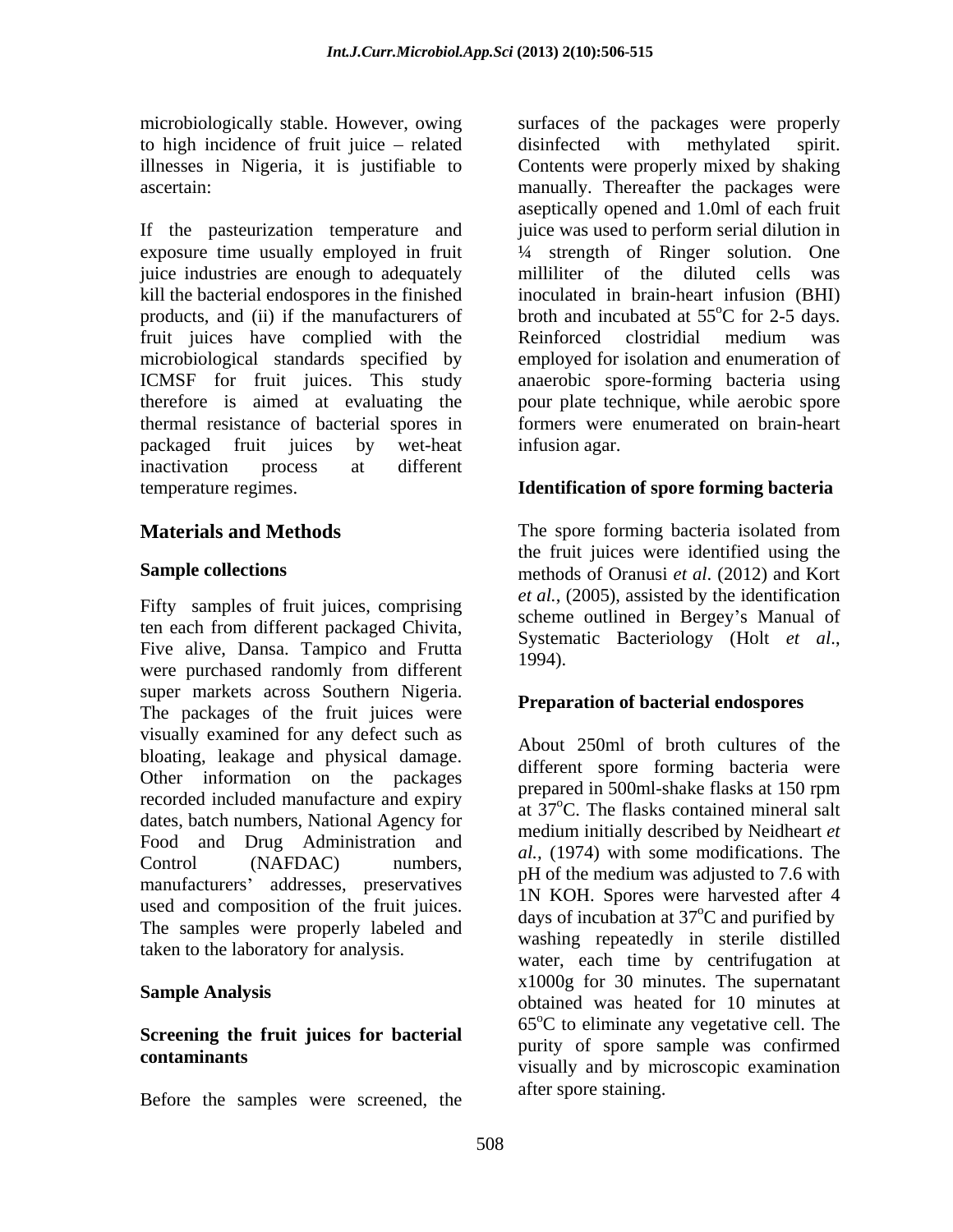The number of spores in the cell-free spore experimental plates. After incubation suspension was determined using Nabeaur visible colonies on the plates were counted hemocytometer followed by serial dilution and the results compared with the total in sterile peptone salt broth to obtain a number of spores counted in the different spore concentrations ranging from  $0.2 \times 10^6$  to  $4.0 \times 10^6$  spores per ml.  $^6$  sparse par m spores per ml. The final spore concentrations were stored **Determination of Decimal Reduction**

The bacterial spores were inactivated by from the straight line portion of the wet-heat using the screw-cap tube method survival-time curves by plotting log of described by the Koolman (1973). In this survival counts against their corresponding method, 200µl of the different spore heating times. The values were obtained concentrations was injected separately with a Hamilton syringe into metal screw cap tube which were preheated at  $60^{\circ}$ C for 10 minutes for equilibration. The tube contained 9.8ml of trypticase soy broth as sterile distilled water and counted using of Nebeaur hemocytometer. The success of the inactivation process was determined by their ability to germinate on brain heart infusion agar and formed colonies.

# **Effect of different temperature regimes**

population of bacterial spores were incubated in trypticase soy broth at  $65^{\circ}$ C, 75<sup>0</sup>C, 85<sup>0</sup>C and 95<sup>0</sup>C for 30minute respectively. Thereafter the spores were serially diluted in sterile distilled water, plated on brain heart infusion (BHI) agar **Effect of exposure time on spore**  and incubated at  $37^{\circ}$ C for up to 4 days. viability Control experiments consisted of BHI agar plates inoculated with similar spore stains Known population of the five spore crops without heat treatment and incubated as in betained from the different strains of

number of spores counted in hemocytometer.

# in peptone salt broth at 4<sup>o</sup>C. **Time (D-Values) of Spores**

**Inactivation of the spores** The D-values (time to inactivate 90% of The D-values (time to inactivate 90% of the spore population) were determined from the survival curve equation

$$
{}^{\circ}\text{C for} \qquad \qquad D = \frac{t}{\text{LogN} - \text{logN}_0}
$$

inactivation medium Heating was carried Where N is the final spore population, t is out. With the tubes completely immersed the time at  $LogN$  and  $N_0$  is the initial in a glycerol broth and heated up to  $95^{\circ}$ C population of the straight line portion on for 30minutes. There after the spore the destruction curve produced by plotting suspensions were diluted 10 times with the  $log_{10}$  numbers of survivors against time at  $100^{\circ}$ C (Harrigan, 1998).

## **Determination of Viability of the Spores**

on spore inactivation Heat-treated spore suspensions from the  $\frac{\text{out}}{\text{content}}$  in peptone-saline solution (0.1%) different strains containing known of the diluted spore suspension was added  ${}^{0}C$ , separately in duplicate to trypically separately again by pour plate technique and incubated  ${}^{0}C$  and  $95{}^{0}C$  for 30 minute  ${}^{0}C$  for 4 days. The number of visible colonies  ${}^{0}C$  for 30 minute and  ${}^{0}C$  for 30 minute  ${}^{0}C$  for 4 days. The number of visible colonies The viability of spores was determined by inoculating the inactivated spores in trypticase soy agar and incubating at 37 <sup>o</sup>C for 4 days. Serial dilution of the inactivated spore suspension was carried out in peptone-saline solution (0.1% peptone, 0.85% Nacl). One milliliter each separately in duplicate to trypticase soy for 4 days. The number of visible colonies on the plates was counted thereafter.

## ${}^{0}C$  for up to 4 days. viability **viability**

obtained from the different strains of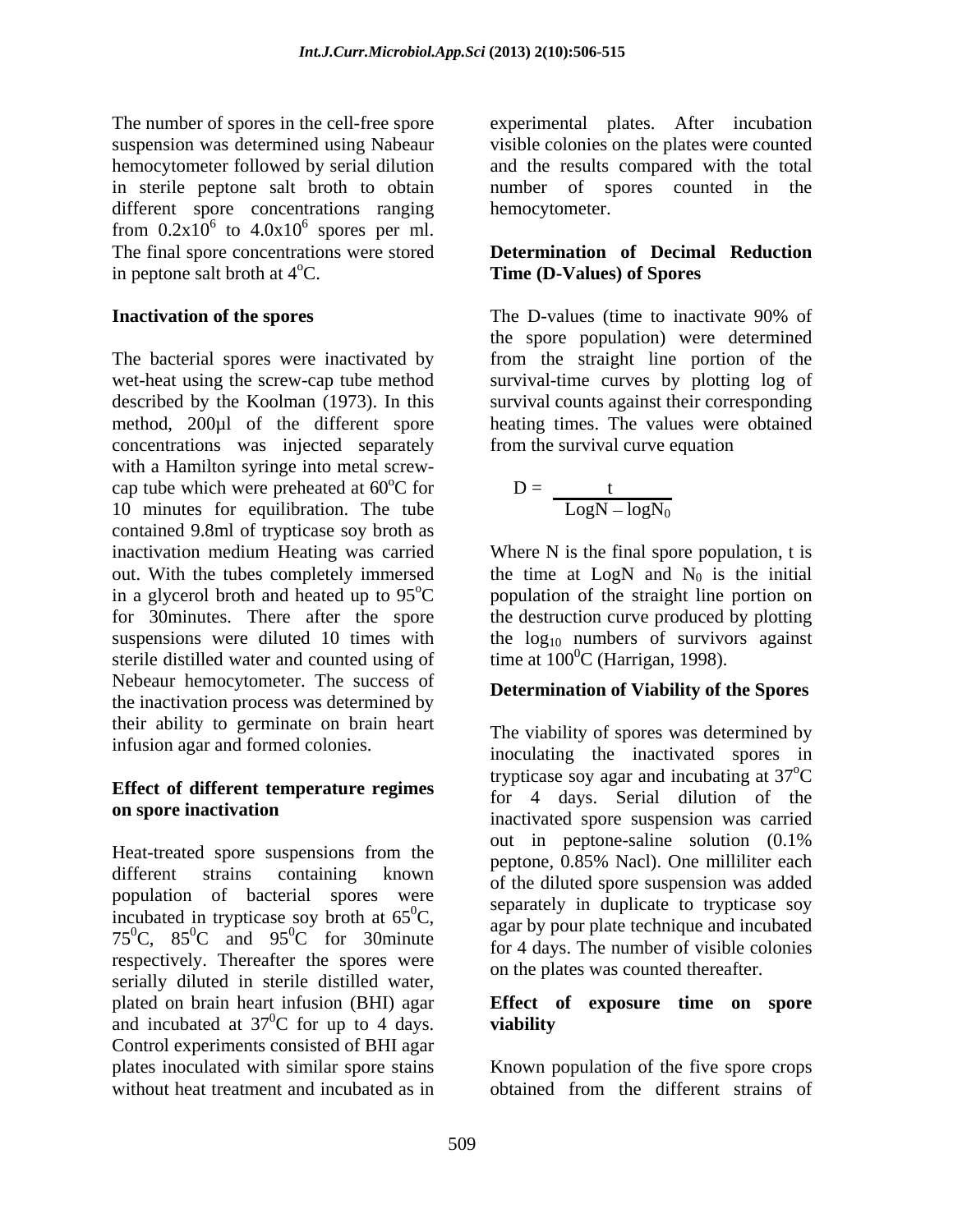65<sup>0</sup>C for ten to seventy minutes. studied in the order  $B_{74} > T_{20} >$ Thereafter 1.0ml of the heated spore  $A_{63} > K_{16} > Y28_B$ . The results 18.5% of reinforced clostridial media respectively. minutes of heat treatment. Spores from The plates were incubated at  $37^0C$  for 4 days, after which the surviving colonies were determined and log numbers of the surviving colonies were plotted against A total of 73.3% of spores from strain

The data obtained from this study were analyzed by Analysis of Variance

All the packaged fruit juices examined yielded moderate growth of spore forming bacteria. A total of five spore crops were recovered from the fruit juices. The bacterial strains were *Bacillus subtilis* K<sub>16</sub>, *Bacillus coagulans* B74, *Bacillus cereus*  $Y28_B$ , *Clostridium perfringens*  $T_{20}$  and

Microscopic examination of all the pronounced morphological malformations such as shrinkage and ridge on the outer spore coat. Similar morphological changes were observed by Mustafa *et al*., (2010) during their study on morphological changes induced by wet-heat in *Bacillus* 

temperatures are shown in Figures 1 (a) and (b). The result shows high variations

bacterial contaminants were heated at in thermal resistance of the various strains suspensions were placed on BHI agar and strain  $B_{74}$  was inactivated within 30  ${}^{0}C$  for 4 other strains also exhibited marked studied in the order  $B_{74} > T_{20} >$  $A_{63} > K_{16} > Y28_B$ . The results 18.5% of minutes of heat treatment. Spores from resistance at this temperature.

exposure time at the test temperature.  $Y_{28B}$  germinated at 65<sup>o</sup>C and subsequently **Statistical analysis**  higher temperature. This pronounced (ANOVA) and correlation analysis, germination of spores. This assertion according to Sokal and Rholf (1983), to agrees with an earlier report by Kort *et al.* determine the significant differences (2005). The percentage of viable spores amongst the treatments.  $\qquad \qquad \text{under the same conditions for strains } B_{74},$ **Results and Discussion** 68.0%,62.5% and 51.7% respectively. isolated from the different bacterial strains temperature, the spores may be in deep A total of 73.3% of spores from strain  ${}^{0}C$  and subsequently became inactivated within 30 minutes at inactivation may be due to the fact that low inactivation temperatures usually activate spores allowing increased  $T_{20}$ ,  $A_{63}$ , and  $K_{16}$  were 81.5%,<br>68.0%, 62.5% and 51.7% respectively. The low degrees of germination of spores from these strains at  $65^{\circ}$ C were expected  ${}^{0}C$  were expected because the spores were isolated from heat resistant strains. Moreso, at pasteurization temperature, the spores may be in deep dormancy and can only be activated at high temperature (Iciek *et al*., 2005).

 $C$ lostridium sporogenes  $A_{63}$ . 95<sup>0</sup>C for 30 minutes, the percentage spore thermally treated spores revealed 71.3% , 72.7% and 94.1%, respectively. *cereus* endospores. have offered some protection against The inactivation curves of endospores endospores. The variation in the from bacterial strains studied at different When these spore crops were incubated at inactivation for strains  $B_{74}$ ,  $T_{20}$ ,  $A_{63}$ ,  $K_{16}$ and  $Y_{28B}$  increased to 64.4%, 69.0%, Surviving spores after heat treatment were observed at all temperatures tested. The viable spore subpopulations observed at all temperatures might be due to the fact that fruit juices have high moisture content. Therefore the high moisture content might thermal inactivation of bacterial endospores. The variation in the percentage inactivation of spores subjected to different degrees of thermal treatment might also be due to differences in the heat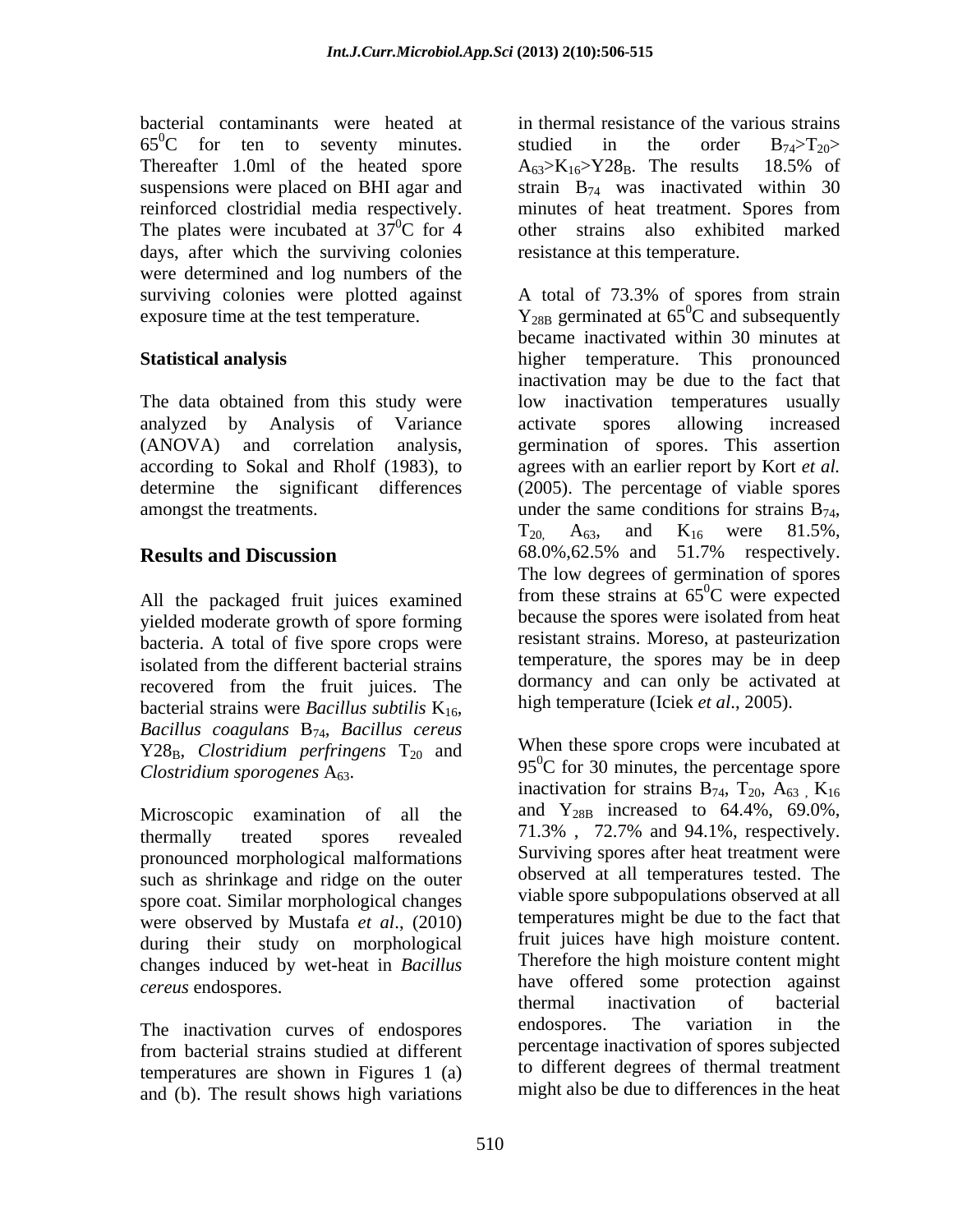resistant capabilities of the different strains studied. The state of the state of the state of the state of the state of the state of the state of the state o

In this study, the thermal inactivation of heat resistant bacterial spores did not follow first-order kinetics, because some spores were more heat resistant than others. This is evidenced by the tailing in Figures  $1(a)$  and (b), due to resistant subpopulation. The most resistant strain encountered in this study was *Bacillus coagulans* B74, with only 64.4% inactivation at  $95^{\circ}$ C after 30 minutes of  ${}^{0}C$  after 30 minutes of

The decimal reduction times (D-values) for spores from the different strains curve shows a clear tailing deviation,<br>studied at different temperatures are which implies that the wet heat studied at different temperatures are depicted in Figures 2 (a) and (b), while the Z -values are shown in Table 1. There was a perfect correlation between the process<br>temperature of exposure. The result also<br>temperature and the D-values with high shows that about 35.6 % of strain  $B_{74}$  was temperature and the D-values with high regression analysis of the data for all the  $95^{\circ}$ C. Strains Y<sub>28B</sub>, K<sub>16</sub>, T<sub>20</sub> and A<sub>63</sub> strains fitted into the linear model Y=a + b exhibited 5.9 %, 27.3%, 31.0% and 28.7% strains fitted into the linear model  $Y=a + b$ 

because when a spore population is heated, the process of spore activation and vegetative cell destruction actually begins with increase in temperature until a high enough temperature is reached when a greater percentage of the population would be inactivated. A similar observation was made by Brown (1994) during his study on spore resistance and ultra heat treatment process. The Z-values for *Bacillus* strains  $K_{16}$ , B<sub>74</sub> and Y28<sub>B</sub> were 7.4<sup>0</sup>C, 8.5<sup>0</sup>C and  $6.8^{\circ}$ C. These values are in agreement with those commonly observed for *Bacillus* spores which usually vary between  $5.5^0C$ and  $10^{0}$ C (Russell, 2003). there are many other factors that affect

| Table.1<br>endospores<br>n of bacterial e.<br>values<br>'S UI          |  |  |
|------------------------------------------------------------------------|--|--|
| i packaged fruit juices<br>re<br>0011<br>. from<br>$\alpha$<br>$\mu$ . |  |  |

| <b>Bacterial Strain</b>                     | <b>Z</b> - values        |
|---------------------------------------------|--------------------------|
|                                             |                          |
| $\vert$ Bacillus subtilis $K_{16}$          | $\overline{\phantom{a}}$ |
| Bacillus coagulans $B_{17}$                 | $Q \leq$<br>v.J          |
| $\vert$ Bacillus cereus Y <sub>28</sub> B   | 6.8                      |
| $\vert$ Clostridium perfringens $\vert$ 7.6 |                          |
| 120                                         |                          |
| $\vert$ Clostridium sporogenes $\vert$ 8.7  |                          |
| AA63                                        |                          |

heat treatment. Figure 3 shows the survivor - time curve  $\alpha$  coefficients. The linear still viable after 30 minutes' exposure at x. viability at this temperature respectively. This perfect linearity was expected percentage spore viability reduced for the thermal resistant spores at  $85^{\circ}$ C and  $95^{\circ}$ C respectively. Each of the survivor curve shows a clear tailing deviation, which implies that the wet inactivation of the bacterial endospores has a positive correlation with the temperature of exposure. The result also shows that about 35.6 % of strain  $B_{74}$  was 95<sup>0</sup>C. Strains Y<sub>28B</sub>, K<sub>16</sub>, T<sub>20</sub> and A<sub>63</sub> exhibited 5.9 %, 27.3%, 31.0% and 28.7% Beyond 30 minutes' exposure time, the percentage spore viability reduced drastically toward zero. **Bacterial Strain**  $\frac{1}{2}$  **Constrained Taxel (a decremination of the decremination of the constrained by the constrained by the constrained by the constrained by the constrained by the constrained by the constrained by t** 

 ${}^{0}C$ , 8.5 ${}^{0}C$  and industry to establish appropriate process  ${}^{0}C$  quality of the product. However, since In conclusion therefore, temperature higher than  $95^{\circ}$ C may be required to  ${}^{0}C$  may be required to inactivate bacterial spores in fruit juices within 30 minutes. This study has determined moist heat resistant bacteria and their inactivation characteristics in fruit juices. The findings from this investigation will enable fruit juice controls to ensure that the final product is free from bacteria that can reduce the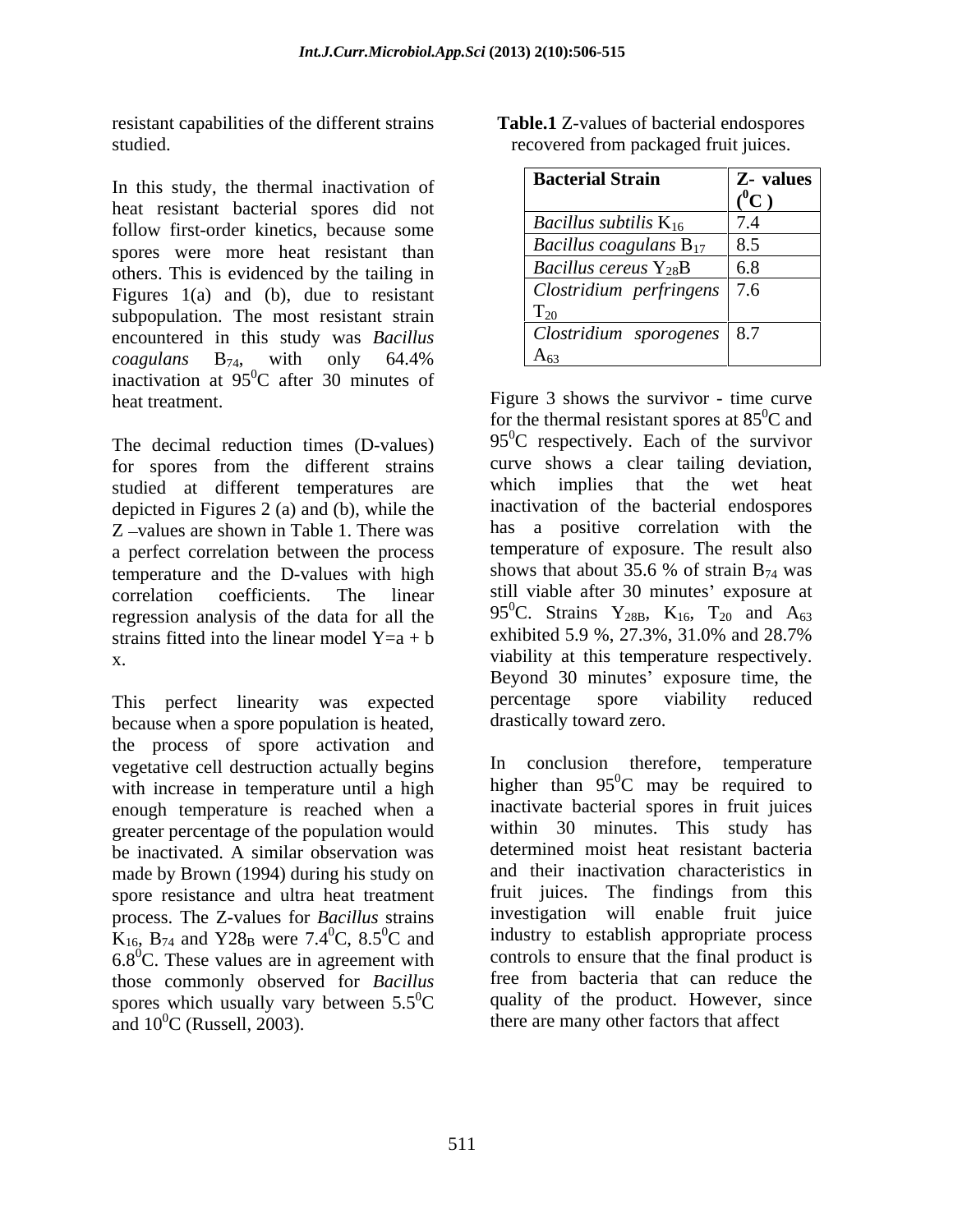

**Figure.1b** Inactivation curves of strains  $B_{74}$ ,  $T_{20}$  and  $A_{63}$ 



Process Temperature  $(^0C)$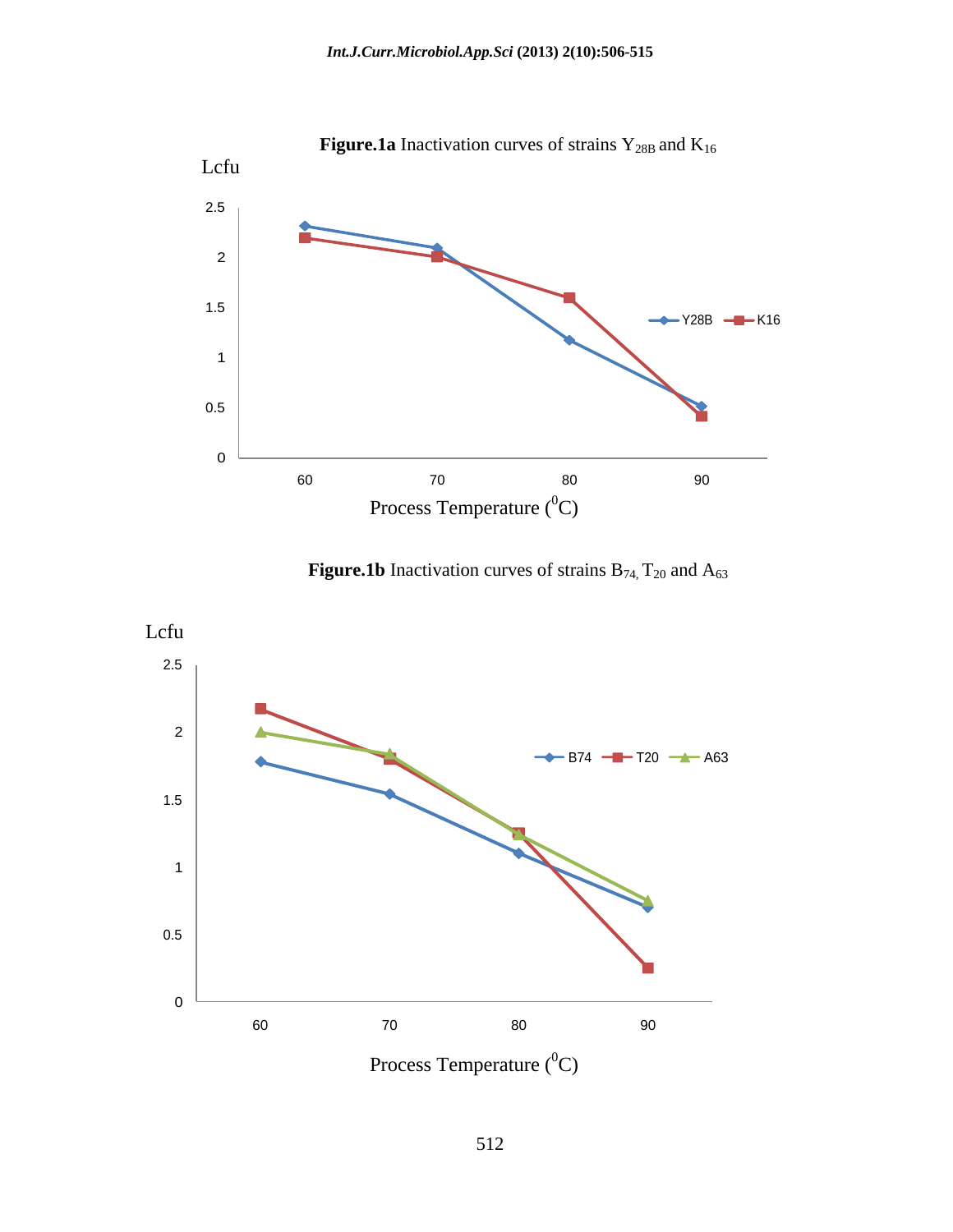

**Figure.2a** Thermal Reduction Times  $(D - values)$  of bacterial endospores from strains  $Y_{28}B$  and  $K_{16}$ .

Temperature  $(^0C)$ 

**Figure.2b** Thermal Reduction Times  $(D - values)$  of bacterial endospores from strains  $B_{74}$ ,  $T_{20}$  and  $A_{63}$ .

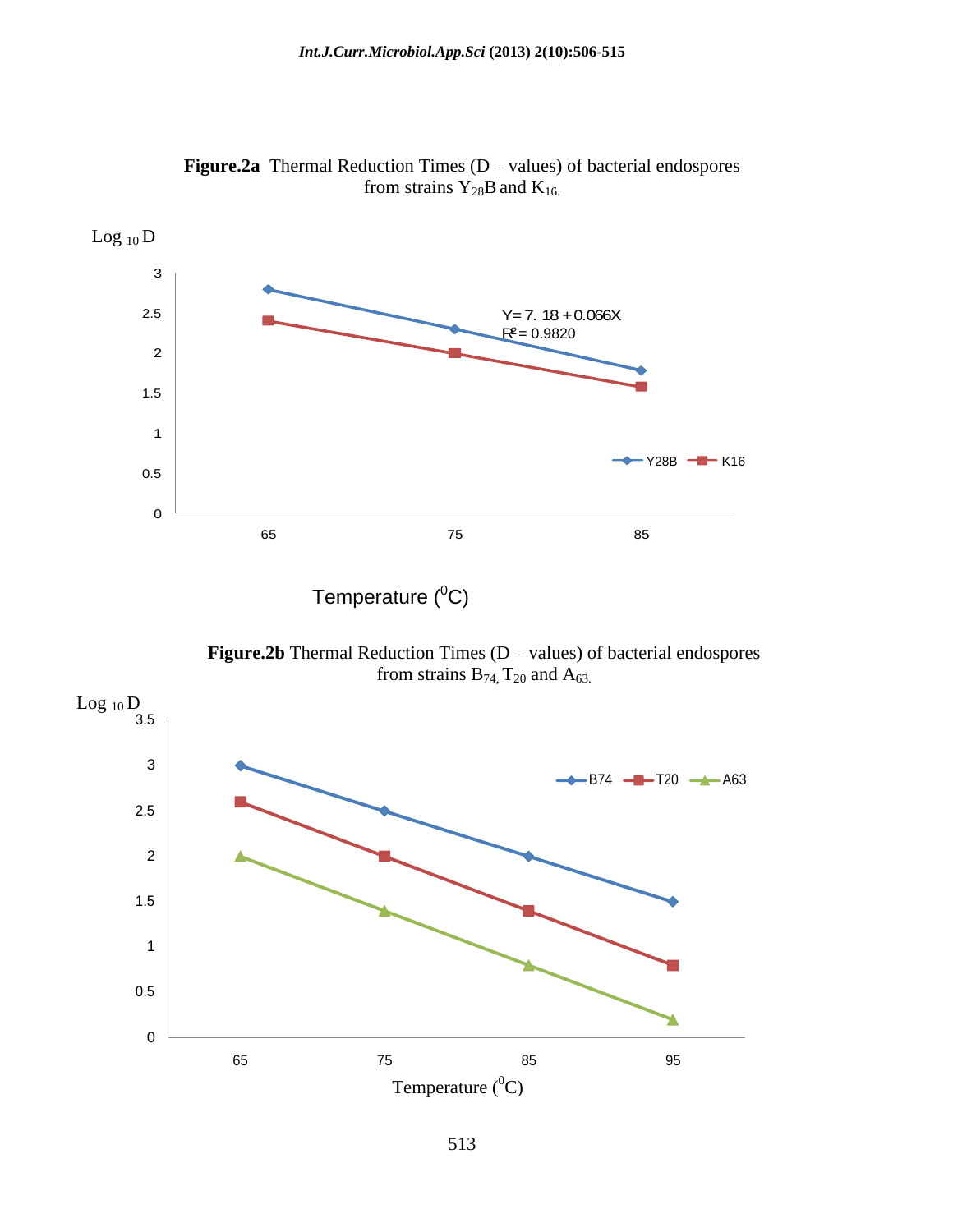

**Figure.3a** Survivor-Time curve for thermal resistant spores Y<sub>28</sub>B, K<sub>16</sub>, B<sub>74,</sub><br>T<sub>20</sub> and A<sub>63</sub> at 85<sup>°</sup>C

**Figure.3b** Survivor-Time curve for thermal resistant spores  $Y_{28B}$ ,  $K_{16}$ ,  $B_{74}$ ,  $T_{20}$  and  $A_{63}$  at  $95^{\circ}$ C  $T_{20}$  and  $A_{63}$  at 95<sup>°</sup>C



514